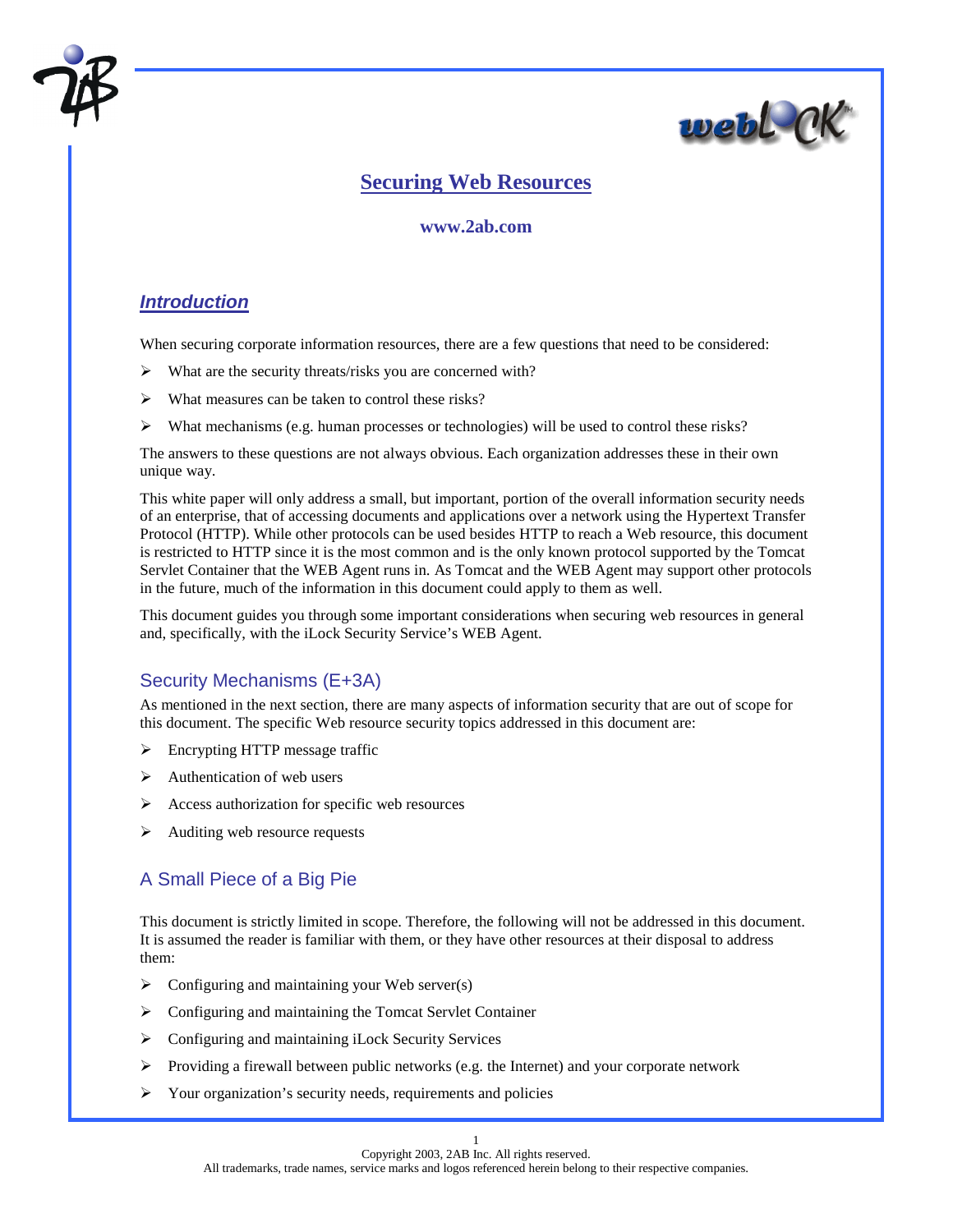

- ! The security requirements of your Web resources (e.g. Web pages and Web applications)
- $\triangleright$  Where the security provided by the WEB Agent fits within the larger scheme of overall Web architecture and enterprise information security

To expand on the last point just a little further, some of the topics of your overall Web security may likely include the following. It can take many people, with many different skills, spending extensive time to continually plan, execute and monitor the security of an enterprise's information resources. This document will not address these important topics.

- > Proxy servers
- $\triangleright$  Reverse proxy servers
- $\triangleright$  Demilitarized Zones
- $\triangleright$  Security for back-end beans/services/applications
- $\triangleright$  Trust level of web applications
- $\triangleright$  Files/services accessible from Web applications
- $\triangleright$  Host operating system security
- $\triangleright$  Network security
- $\triangleright$  File system security
- $\triangleright$  Data base security
- $\triangleright$  Controlling physical access to computers
- > Protection against computer viruses
- $\triangleright$  The user ID and group a Web server runs as
- $\triangleright$  The integrity and confidentiality of the Web server's log files
- $\triangleright$  Backup policies
- $\triangleright$  Procedure for reviewing/analyzing log/audit file
- $\triangleright$  Intrusion monitoring
- $\triangleright$  Single sign on
- $\triangleright$  Managing digital certificates

#### Managing Access Needs vs. Protection Needs

In the past, Web resource security concentrated on keeping the bad guys out. The firewall was a major component in allowing an enterprise's employees to access the Internet while keeping outsiders from accessing the corporate Intranet.

Today, corporations are finding new ways to utilize the power of the Internet for communicating with customers, vendors, remote employees and business partners. This has added the need to let the good guys in, to efficiently perform trusted, e-business and extend the internal Intranet to remote employees. This adds levels of complexity far beyond the traditional model of security. Business trust depends upon keeping personal and corporate information private. Some use the term "application firewall" to refer to the software mechanisms used to control access at the application level.

Web resource security breaches can result in the disclosure of critical information or the loss of a capability that can have a significant effect on an organization. Securing Web servers and their Web resources should be an important part of your information security strategy. Many security problems arise from misconfigured Web servers, plug-ins and Web applications.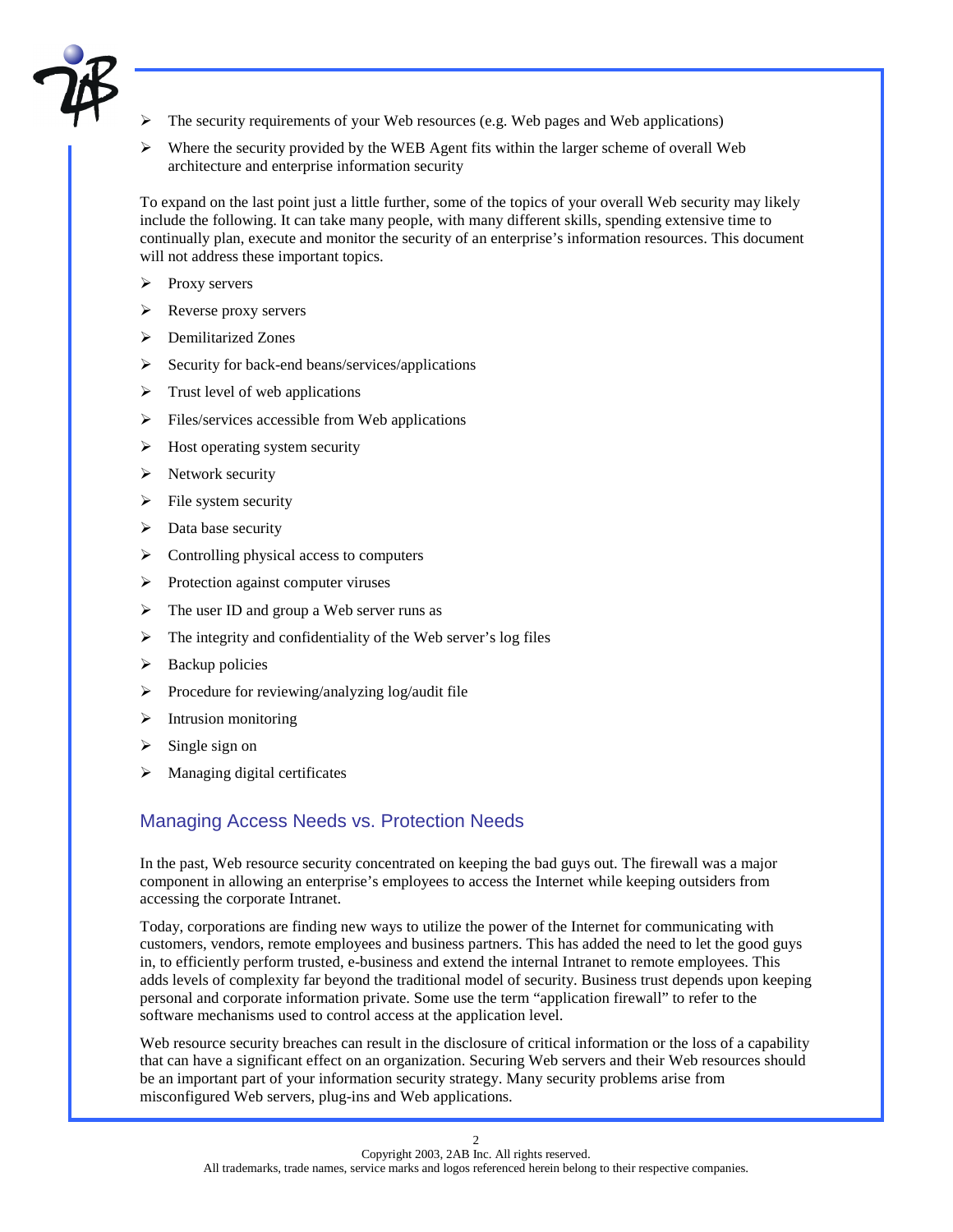

Web resources may need to be restricted in one way or another. Some reasons for restricting access to Web resources are:

- $\triangleright$  Contractual agreements with other parties, such as business partners, may require protecting proprietary information that is exchanged
- $\triangleright$  Software licenses from vendors are made to protect their intellectual property, often including restrictions on their use
- $\triangleright$  Copyrights often restrict dissemination
- $\triangleright$  Governing laws may require restrictions, such as protecting the confidentiality of medical history or giving equal access to a corporations financial status
- $\triangleright$  A corporation's internal documents may be proprietary to prevent competitors accessing them and using the information against them in the market place

Secure relationships are crucial for business processes and interactions. Businesses today deal with thousands to millions of customers. To offer the highest standards of service and convenience, businesses need to provide their customers with secure Web access to many of their enterprise systems, enabling purchase management and much more. Business partners may require access to systems in a distributed network environment. As a result, portions of internal systems, applications and databases may be shared with business partners.

### Sources for Further Information

- ! IETF RFC 2616 Hypertext Transfer Protocol -- HTTP/1.1 Section 15 Security.
- > Apache HTTP Server documentation
- ! Tomcat Servlet Container documentation
- ! OMG Security white paper -<http://www.omg.org/docs/1994/94-04-16.pdf>
- ! [http://www.cert.org](http://www.cert.org/)
- $\triangleright$  iLock Security Services Concepts Guide
- ! *Secrets & Lies: Digital Security in a Networked World* by Bruce Schneier

### *Encryption*

Message protection is the term used to indicate that messages (typically in transit across networks) are protected from being viewed or modified by unauthorized persons. To protect messages from being viewed, the sending party typically encrypts messages and the receiving party has the ability to decrypt the message.

To protect the message from being modified, there is typically encrypted information about the message (perhaps a hash of the message) that can only be created by the sender and read by the receiver. If this information does not match the message contents, there is a strong indication that the message has been tampered with. This generally comes in the form of a digital signature.

Message protection techniques should almost always be used when messages travel through public networks (e.g. the Internet). Enterprises may or may not perceive the need for message protection within internal private networks.

Encryption is the process of converting information from a known content to a form where the content can only be read (decrypted) using a secret "key." The key is used to convert the information back to its original form and is kept secret so only certain entities are permitted to use it.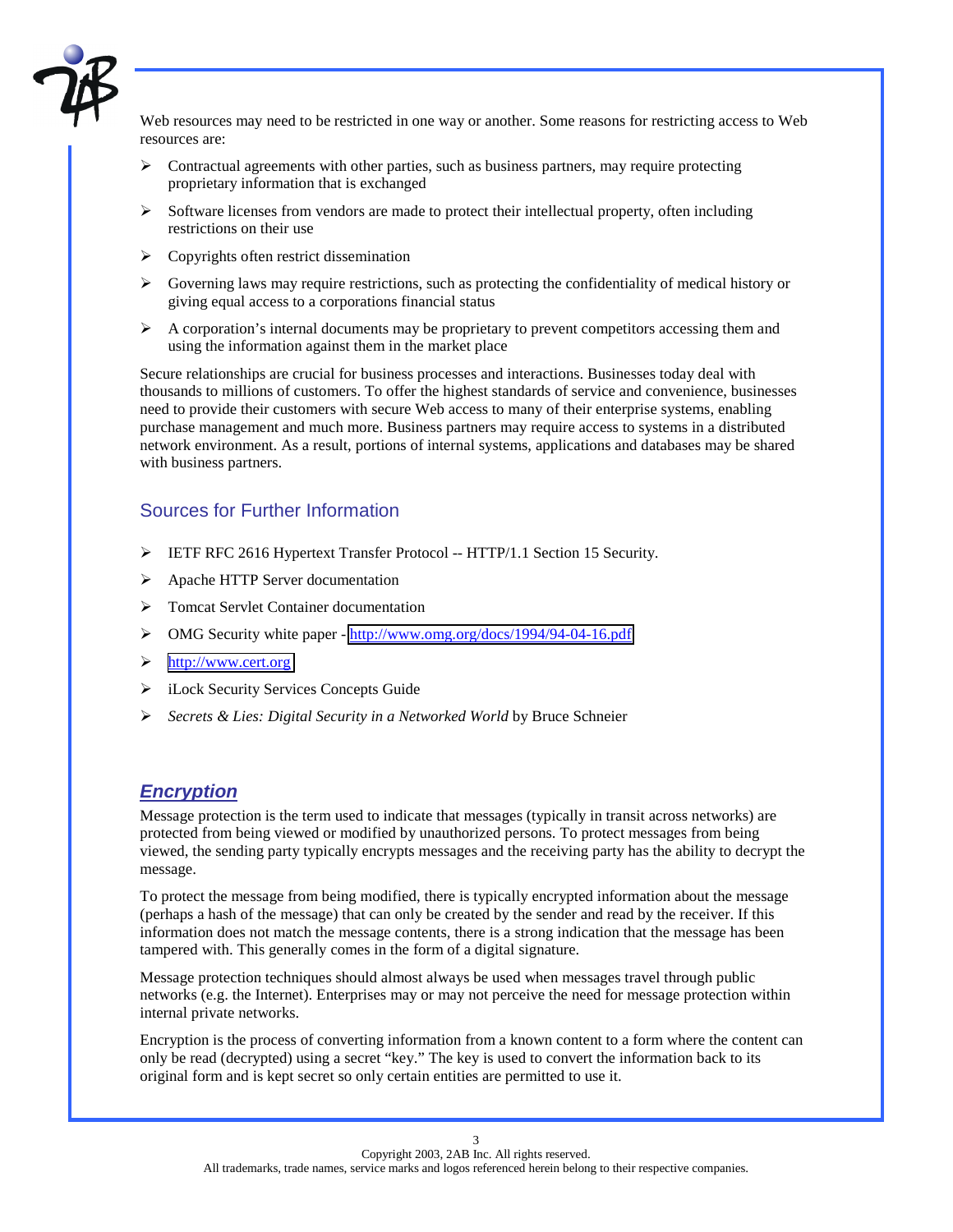

HTTP communication between a client (typically a Web browser) and Web server travels over a network. There are a couple of security risks for which encrypting HTTP traffic can help solve.

- ! **Confidentiality**  maintaining the confidentiality of information passed between Web clients and Web servers. When message or transaction information is transmitted "in the clear," hackers can intercept the transmissions to obtain sensitive information. There are many techniques that third parties can use (e.g. network sniffers) to listen to network traffic. If this communication is going over the Internet, it must be assumed that others are listening to the HTTP traffic. Even within a corporate Intranet there are plenty of opportunities for employees or vendors' equipment to record HTTP communication.
- ! **Integrity**  maintaining the integrity of information passed between Web clients and Web servers. The content of a message or transaction can be intercepted and altered en route, either maliciously or accidentally. User names, credit card numbers and dollar amounts sent "in the clear" are all vulnerable to such alteration. Typical HTTP communication passes through many computing systems and/or devices as the message "hops" from the source to the destination. This makes it possible for "man-inthe-middle" security attacks. Any intermediate system or device could alter the information before passing it on. For example, the dollar amount of a money transfer could be modified to withdraw extra money that gets deposited in a different account.

To prevent intruders from compromising the integrity of corporate information resources, the secrets (e.g. passwords) and proprietary information passed over the network needs to be protected, and the exact content passed from the source needs to be received by the target (no more and no less). The standard way to do this is by encrypting the traffic between the client and Web server in a way that third parties cannot listen to it or modify the contents.

The standard mechanism to encrypt HTTP traffic is to use the Secure Sockets Layer (SSL), also called Transport Layer Security (TLS), in the underlying transport. When HTTP is used with SSL it is called HTTPS. With SSL, server to client authentication is used so the client can be sure it is communicating with the server it thinks and the client can decide whether to trust the server, and vice versa.

Configuring the Web server determines whether HTTP vs. HTTPS is used for communication between a client (e.g. Web browser) and Web server. The Web browser must support HTTPS as well, which the popular Web browsers do. The details of configuring a Web server to use HTTPS may vary from server to server. However, the basic steps include:

- $\triangleright$  Acquiring a digital certificate for the Web server,
- $\triangleright$  Configuring a plug-in that handles SSL,
- $\triangleright$  Designating a port for listening to HTTPS requests. By default this is port 443, and
- $\triangleright$  Designating which Web resources are to use HTTPS. Any requests for those resources that originate using HTTP will be redirected to use HTTPS on the specified port.

The WEB Agent is not involved with the configuration of HTTPS, but it does know whether HTTP vs. HTTPS is being used. In the case where a Web server is misconfigured to allow secured resources to be reachable using HTTP, the WEB Agent can easily prevent this from happening. Access authorization policies can be configured to deny access unless HTTPS is used. Defining a URL pattern of http://\*:\*/\*/\*/\*?\* and attaching a policy that denies access by everyone for all HTTP operations. This will protect Web resources from being accessed with HTTP, but the user would have already been authenticated, with their user ID and password being passed in the clear over the network.

The Tomcat Servlet Container can also be configured to require HTTPS to be used for all (or selected) Web resources. This can be done whether Tomcat is running as a standalone Web server or processing requests for another Web server, such as the Apache HTTP Server or Microsoft Internet Information Server. Tomcat does this by following the Java Servlet Specification that specifies using a *security-constraint* element with a transport guarantee of *CONFIDENTIAL* or *INTEGRAL*.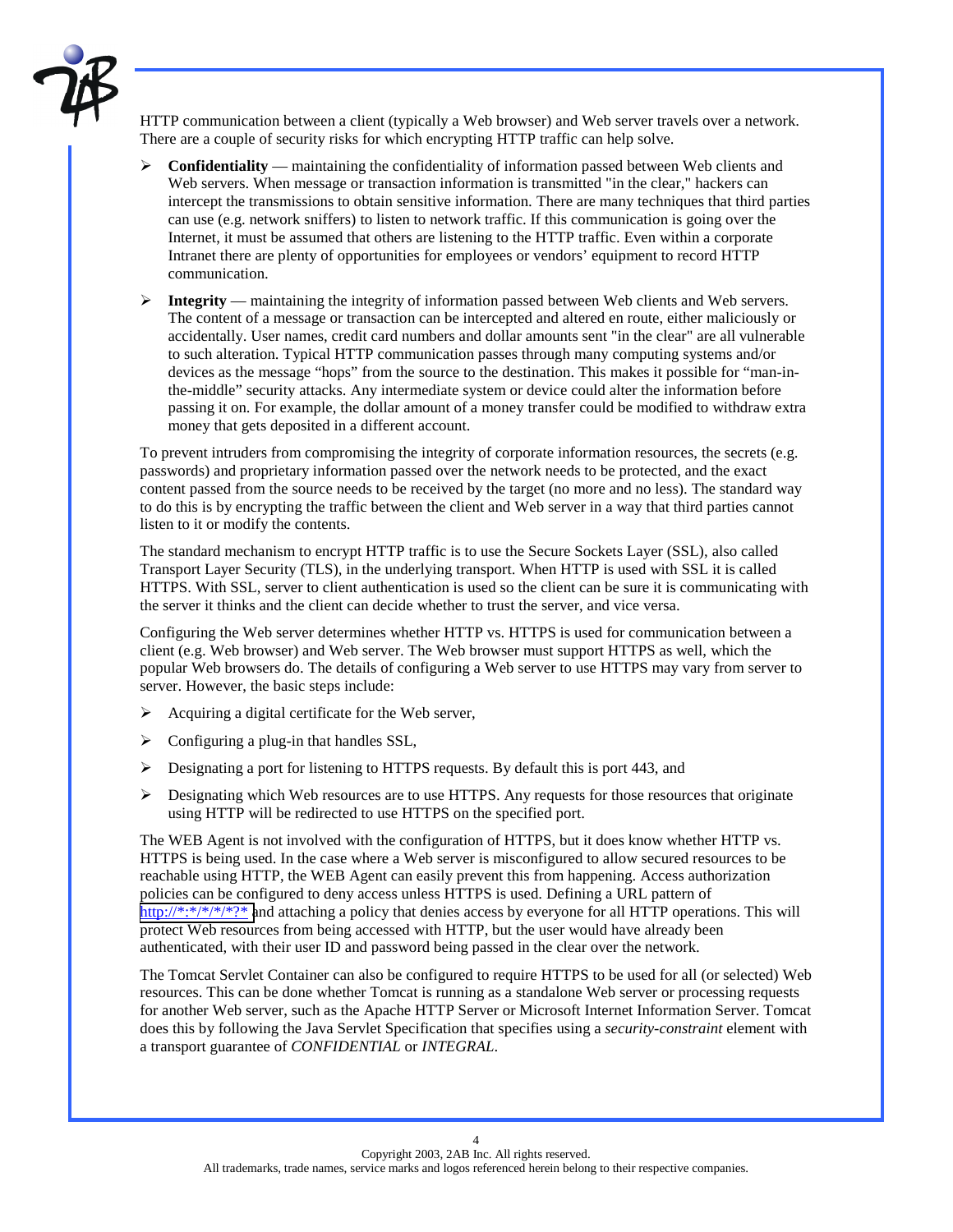

# *Authentication*

Authentication is the term used to indicate that an individual or system has proven its identity. Authentication may work in both directions. That is, a Web client may be required to prove its identity to a Web server, and conversely, the Web service might be required to prove its identity to the Web client.

A Web server may require the client's identity for various reasons, including:

- $\triangleright$  To control access to certain Web resources by only certain individuals
- $\triangleright$  To know whom was responsible for a particular transaction or event
- $\triangleright$  To customize the Web resources for particular users

A Web client may require the Web server's identity for various reasons, including:

- $\triangleright$  To make sure secrets (e.g. passwords) it divulges are not to the wrong entity
- $\triangleright$  To make sure transactions they initiate are with the right entity
- $\triangleright$  To help provide proof of any transactions that were made

Using IP and DNS spoofing, traffic from legitimate Web servers can be redirected to clandestine Web servers, making Web users think they are communicating with the original organization. When HTTPS is used, the Web server's identity is given to the client via a digital certificate, as the secure connection is being set up. Clients need to be in the habit of reviewing the information in the digital certificate and making a conscious decision whether to trust it or not.

The authentication function is the cornerstone for all other security functions. Without reliable authentication, all other security features that may be used are effectively meaningless. In particular:

- $\triangleright$  Access authorization is based on allowing or denying access depending on the security attributes of the client. These security attributes are given to certain individuals or groups of individuals and cannot be known by a server until the identity of the client is known.
- $\triangleright$  If security related events are audited without knowing the identity of a client, they are of limited usefulness.
- $\triangleright$  Encrypting HTTP communication may keep third parties from seeing and modifying the contents, but it is worthless unless you are sure whom you are talking to.

There are various techniques used to authenticate individuals and/or systems. Web servers, including the Tomcat Servlet Container, typically support the first two techniques listed below.

- ! Shared secret User ID and password
- $\triangleright$  Digital certificates
- ! Physical tokens such as ATM cards, Smart cards...
- $\triangleright$  Biometrics such as retina scan, thumbprint readers...

The authentication capabilities of the WEB Agent supports the first technique listed above. However, the WEB Agent access authorization can work with Tomcat's other authentication techniques. The WEB Agent authentication manages Access IDs and Groups in addition to the Roles that are supported by the Tomcat authentication mechanisms. It is likely that an enterprise already has a user database that the Tomcat authentication mechanisms can access.

The Tomcat Servlet Container implements the Java Servlet Specification, which defines a concept of an HTTP "session." By default, Tomcat only authenticates a user when a session is started. The user's identity and security attributes are cached for the length of the session. If a user's security attributes were to change during the session, the old security attributes would continue to be used until the session ends. A session may be ended for a number of reasons, including:

 $\triangleright$  Tomcat can be configured with the length of time a session stays alive.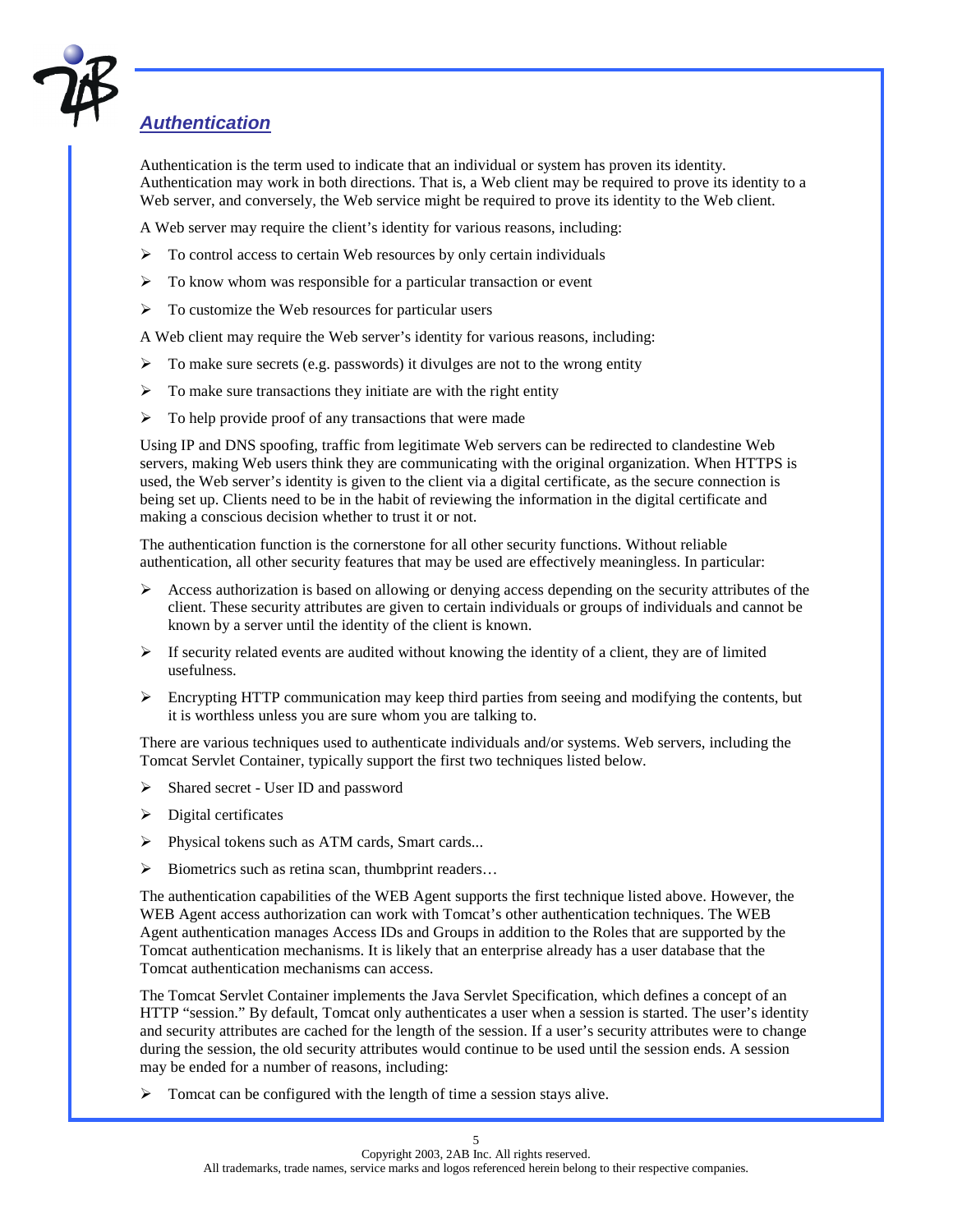

- ! If Tomcat is stopped, the session is ended automatically. When it is restarted, Tomcat will not know of the session. A new one will be started the next time the client tries to access a Web resource that requires authentication.
- $\triangleright$  If the Web client is stopped and restarted, the session is usually ended. A new one will be started the next time the client tries to access a Web resource that requires authentication from that server.

Some special authentication processes that are used at times are listed below:

- $\triangleright$  In some Web server architectures, a Reverse Proxy Security Server (RPSS) may sit in front of a true Web server and provide authentication of users before a Web request is forwarded to the Web server. This requires special code in the Web server to understand and trust the authentication data inserted by the RPSS into the HTTP request.
- $\triangleright$  Sometimes the DNS domain and/or IP subnet of the Web client control access to Web resources. In this case, the identity of the specific client (person) may not matter, but they belong to the group of people from the DNS domain or IP subnet and are granted access based on their group rights. In this case, a specific authentication process is not needed as the identity (DNS hostname or IP host address) is known from the underlying communication layers. Care must be taken in trusting this information since it could be faked using IP or DNS spoofing techniques. In addition, auditing can be compromised as the specific person from the group at the DNS domain or IP subnet is not known.

### *Access Authorization*

Access authorization relates to two common terms that are closely related, sometimes used interchangeably and often confused. These two terms are listed below.

- ! **Authorization** according to *The American Heritage® Dictionary of the English Language, Fourth Edition,* one of the definitions for authorizing is "To give permission for; sanction." The permission in this case is for an entity (typically a person) to perform some sort of action in relation to an information resource, such as deleting files. Some people tend to use the term "authorization" when referring to granting permission for relatively large grain resources and/or actions, such as running a specific application on a particular machine or utilizing the functionality of a particular service.
- ! **Access Control** according to *WordNet ® 1.6, © 1997 Princeton University,* one of the definitions of "access" is "4: (computer science) the operation of reading or writing stored information [syn: memory access]". According to the same source, a definition of "control" is "2: a relation of constraint of one entity (thing or person or group) by another." In general use, "access" is often broadened to include additional actions besides just reading and writing. Some people tend to use the phrase "access control" when referring to constraining operations to resources of fairly fine grain, such as reading specific data records or executing particular operations of a service or application.

This document's concerns for the subject do not need to distinguish between the subtle nuance in meaning for the two terms. Therefore, we will use the term "access authorization" to refer to the general aspects of authorization and/or access control.

Access authorization is the mechanisms used to ensure that authenticated individuals and/or systems can only perform specific operations on protected Web resources for which they have permission. The term "protected web resource" is used to indicate any resource reachable via HTTP that needs protecting. It could be a Web server, a Web application, a servlet within a Web application or a specific resource managed by a servlet.

There are two aspects to access authorization.

- 1. Access Decision is the process of making the decision to authorize access or not. This decision is based on the security policy that has been associated with the protected resource.
- 2. Access Enforcement is the process of enforcing an access decision.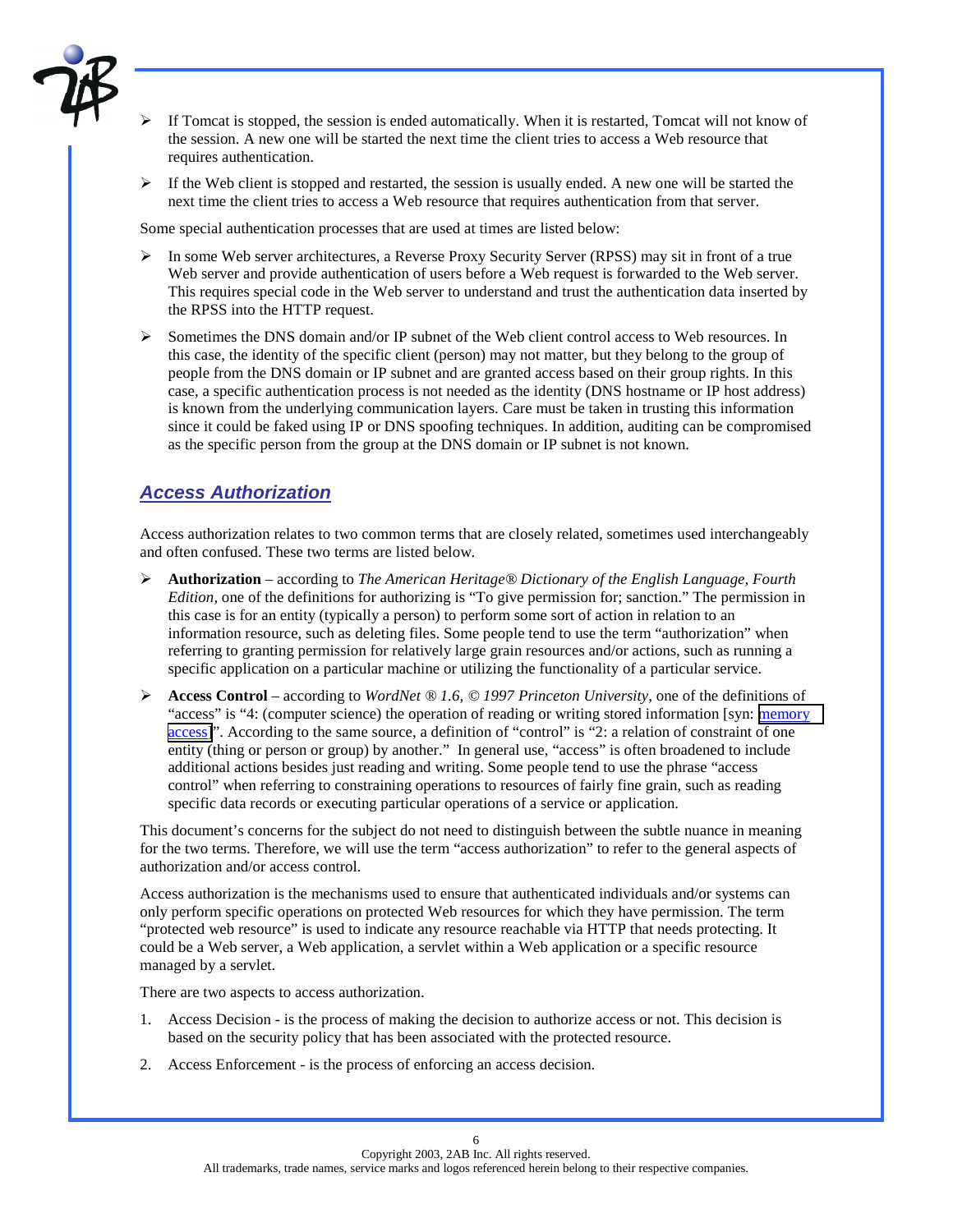

The WEB Agent, working with the policies set for Web resources in the iLock Security Center, performs both the access decision and access enforcement for the web resources it protects. The use of the WEB Agent presupposes you have at least one of the following security needs:

- $\triangleright$  At least some of the information on your Web server is proprietary or sensitive. Access must be authorized for a subset of the possible users that can reach the server.
- $\triangleright$  At least some of the applications on your Web must be limited to an authorized subset of the possible users that can reach the server.
- $\triangleright$  The integrity of at least some of the information is critical. It must not be compromised/modified through unauthorized mechanisms or users.

#### URL – the Web Resource Identifier

A web resource can be any entity reachable by a Web client, using HTTP. A Web resource is identified by the URLs that may be used to reach it over a local network or the Internet. When securing access to a Web resource, it is important to secure all possible URLs that may be used to reach it.

When a Web resource is reached via the Java Servlet Specification (which is used by the WEB Agent), the URL syntax can be broken down into a hierarchy of components as:

#### **<scheme>://<host>:<port><contextpath><servletpath><pathinfo>?<query string>**

Where:

| $\langle$ scheme $\rangle$   |         | = "http" when HTTP is used, or "https" when HTTPS is used.                                                                                                    |
|------------------------------|---------|---------------------------------------------------------------------------------------------------------------------------------------------------------------|
| $<$ host $>$                 | $=$     | The DNS name or IP address of the Web server host machine.                                                                                                    |
| $<$ port $>$                 | $=$     | The IP port number the Web server listens for requests on.                                                                                                    |
| $\alpha$ < context path      |         | $=$ The path to a particular Web application. This always starts with a "/".                                                                                  |
| $\le$ servletpath $>$        |         | $=$ The path to a Web page or servlet. This always starts with a "/" unless it<br>refers to the default servlet for a Web application. In this case it is "". |
| $\langle$ pathinfo $\rangle$ |         | $=$ Additional information that may be passed to a servlet. This always starts<br>with a "/" if there is any information. Otherwise it is "".                 |
| $\langle$ query $\rangle$    | $=$ $-$ | Additional information that follows the first "?" in the URL. If there is no<br>information following the "?" then the value is taken as "".                  |

#### What is "Access"?

For Web resources, the term "access" means perform one of the HTTP operations (a.k.a. "methods") on the resource. According to RFC 2616 of the Internet Engineering Task Force, the possible methods for HTTP 1.1 are listed below. Future versions of HTTP could add to these.

- 1. OPTIONS This operation is used to discover the communication options for the Web resource identified by the URL.
- 2. GET This operation returns the content of the Web resource identified by the URL
- 3. HEAD This operation only returns the meta information that would be returned for a GET operation on the Web resource identified by the URL, without actually returning the Web resource.
- 4. POST This operation creates a subordinate entity within the Web resource identified by the URL.
- 5. PUT This operation creates or replaces the Web resource identified by the URL.
- 6. DELETE This operation deletes the Web resource identified by the URL.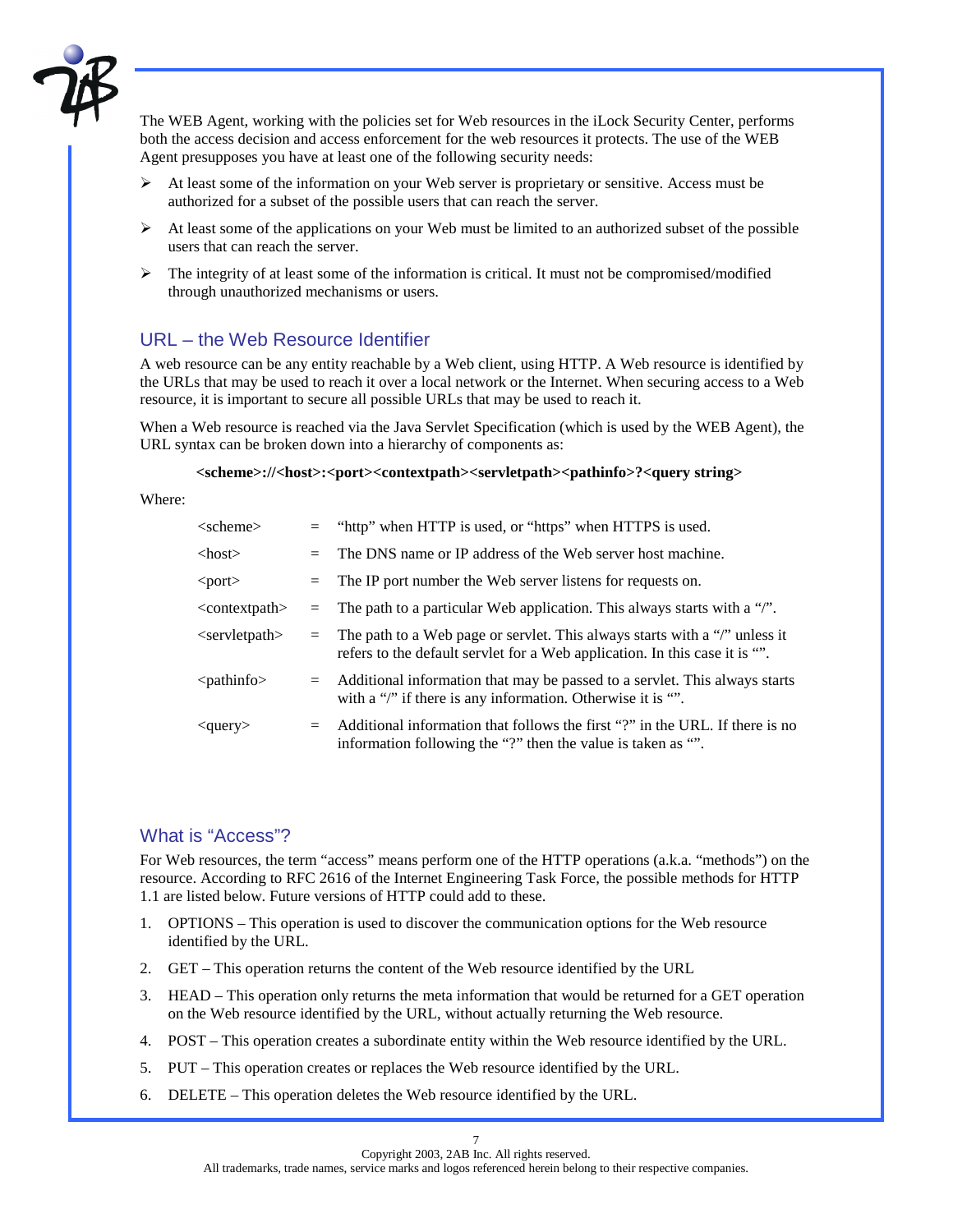

- 7. TRACE This operation is used for tracing the communication path to the Web resource identified by the URL.
- 8. CONNECT This is reserved for future versions of the HTTP protocol.

The Java Servlet Specification gives explicit access to servlets (hence, specific web resources) for the first 7 operations.

#### Multiple Access Authorization Points

During the fulfillment of a request for a Web resource from a Web client access may be authorized at many points along the way. We'll break the communication down into three areas, assuming the client and server are communicating over the Internet:

- 1. Client Domain If the Web client is running within an enterprise's Intranet the request typically is routed through a firewall to get to the Internet. Corporate policies may dictate denying access to certain Web sites or certain times of the day or for clients in different parts of the company. There could be multiple levels of this before the request reaches the Internet.
- 2. Internet Domain Within the Internet, Web requests tend to flow without authorization access being applied. However, ISPs could provide some, but that is beyond the scope of this document.
- 3. Server Domain Once a request is received by the enterprise where the Web server is running, it is likely to go through many levels of access authorization.
	- $\triangleright$  The enterprise will typically have a firewall that can pass the request on or reject it. The firewall will likely make this decision based on the communication protocol, the host and the port. It can potentially be much more complicated than that, such as filtering based on the contents of the request.
	- $\triangleright$  Once a request gets through the outside firewall, there can be various architectures where it might pass through a Reverse Proxy Security Server (RPSS) or another firewall (to get out of a Demilitarized Zone). Each of these may perform its own access authorization before allowing the request to proceed.
	- $\triangleright$  At some point, the requests that have been authorized by the other systems gets to a Web server. Within the Web server, there may be multiple levels of access authorization. For example, the Apache Web server can have overall authorization access rules for the server, as well as rules for each path element in the URL.
	- $\triangleright$  A Servlet Container processes Web resources served according to the Java Servlet Specification. The Servlet Container authorizes access based on the Roles (of the user) as specified in the XML declaration of the web application that the Servlet is part of. The WEB Agent keys off this same XML declaration but uses the policies set up in the iLock Security Center instead of the Roles listed. The WEB Agent's authorization can either replace that of the access authorization of the Servlet Container or it may be used in addition to that of the Servlet Container's.
	- $\triangleright$  If access is authorized by all of the previous, a Java Servlet is run to serve the Web request. The servlet can perform its own access authorization based on its knowledge of the policies surrounding the resources in serves.
	- $\triangleright$  A Servlet often needs to access additional information resources outside its immediate control in order to process the request. These might be local resources on the same machine (such as files) or networked services such as databases, file services, or enterprise systems. Each of these resources are likely to have their own authorization access policies. However, the policies are usually based on the identity provided by the Servlet instead that of the original client.
	- $\triangleright$  Each of the networked services may call yet other networked services and access local resources that need further access authorization. This can go on for many hops as services utilize other services.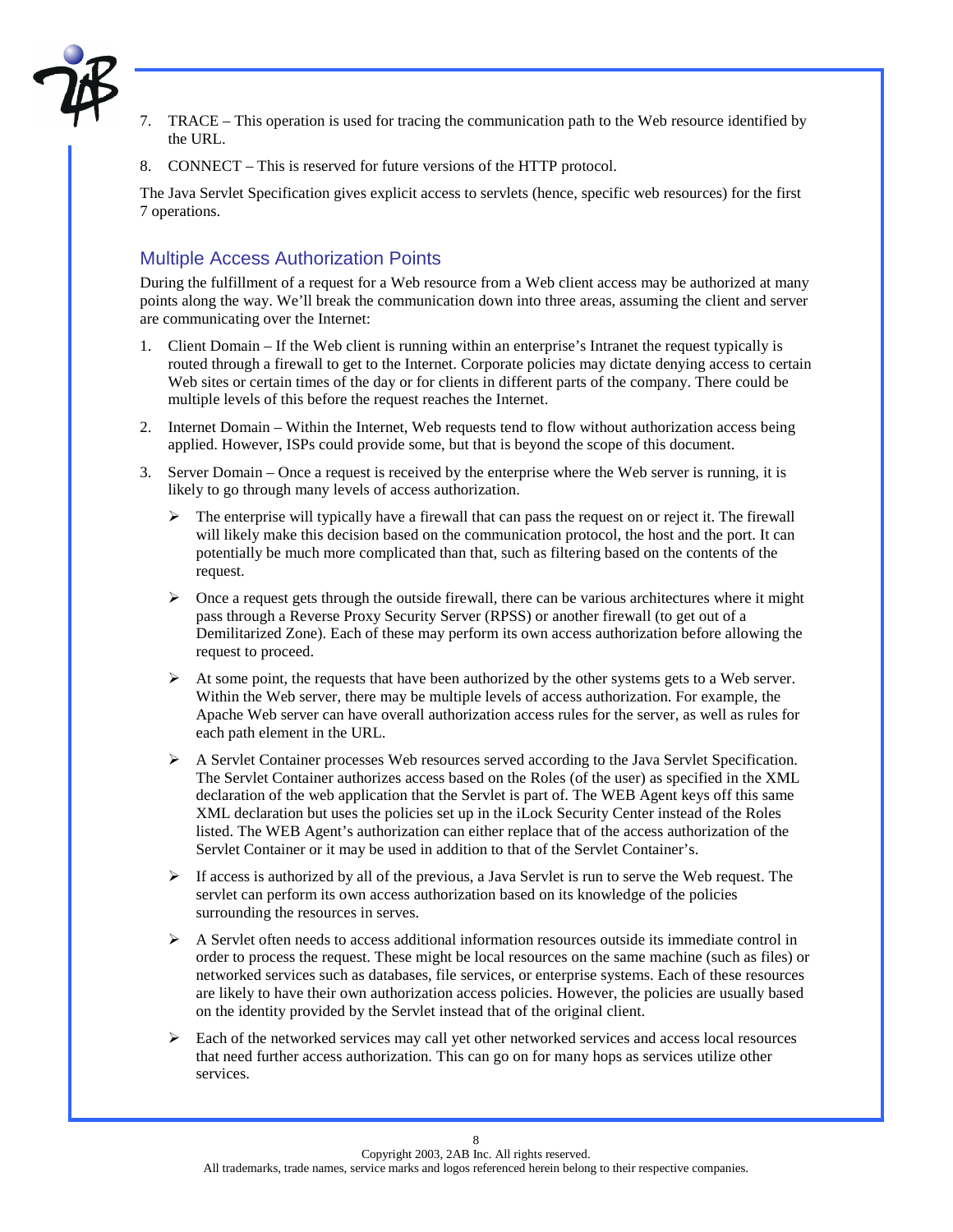

With all the levels of access authorization that can occur within the Server Domain, it can be a complex task giving access to just the right set of Web resources for each user and denying access to all other web resources. This can have some negative ramifications if not managed systematically:

- $\triangleright$  When the access authorization for Web resources by a user needs to change, it can be time consuming to get all policies changed for the different locations. Usually, different departments control the access policies for different aspects.
- $\triangleright$  If organizations have a difficult time getting access given for required capabilities, they sometimes short circuit the process by opening up access so widely that security risks are increased.
- $\triangleright$  Due to inconsistencies in the policies enforced at the different locations, security holes could open up that are not apparent and go undetected until an intrusion occurs.

### WEB Agent Access Authorization

Using the WEB Agent for access authorization may help simplify the multiple levels of policies that need to be set to control access to a Web resource. The WEB Agent enforces policies set at any level of the URL components. This is not meant to replace the firewalls, RPSS, web server and Servlet Container but to supplement them. These other components will still be needed, but the access authorization they implement might be able to be simplified.

The WEB Agent only performs access authorization for resources that have been declared to require authentication and authorization according to the Java Servlet Specification. Otherwise, the WEB Agent has no affect on accessing the Web resource.

The WEB Agent authorizes access to Web resources based on rules set up in the iLock Security Center. The rules identify the Web resource based on its URL and are applied to the HTTP operations on the Web resource. The rules specify which users are allowed or denied access based on the security attributes (Roles, Access IDs and Groups) of the user.

Most of the security attributes for a user are associated with them permanently. They are given additional Group security attributes indicating the host DNS name and host IP address their Web browser is running on. This allows setting up access policies allowing or denying users running from specific network locations. Since these added security attributes do not require the user to go through an authentication process, the WEB Agent could authorize access based only on the user's location and not manage all the user identities. This requires a special configuration option to get the WEB Agent to authorize access when the user has not been authenticated. Care should be taken to understand the security risks in doing so, some of which were explained under the Authorization section.

The WEB Agent default processing of the authorization access policies on Web resources treats the URL components as a tree (hierarchy) where the  $\leq$ scheme $\geq$  is the root of the hierarchy and the  $\leq$ querystring $\geq$ values are the leaves of the tree. If policies are set at multiple levels within the hierarchy for a resource, they are all checked.

Authorization access policies can be applied to any level of granularity within the hierarchy to control access to all resources at sublevels (toward the leaves). To define such a resource, you define all the toplevel components with explicit values and use the "\*" wild card for each of the sublevels. The default behavior (which can be changed) allows access if at least one policy is set to allow access in at least one of the levels in the hierarchy and no access policies in the hierarchy are set to deny access.

**Example:** The set of URL patterns that may apply to an example Web resource from a "marys-animals" Web application and a servlet path of "lamb" are shown below. If a policy that denies access to a particular security attribute is set on a particular operation for any of these resource patterns, then anyone with that security attribute will be denied access to the Web resource (i.e. full URL) using that operation. In addition, a policy must be set on at least one of these URL patterns, allowing access for an operation to at least one of the security attributes of a user before they are given access.

• https://www.zzz.com:443/marys-animals/lambs/wool?got-any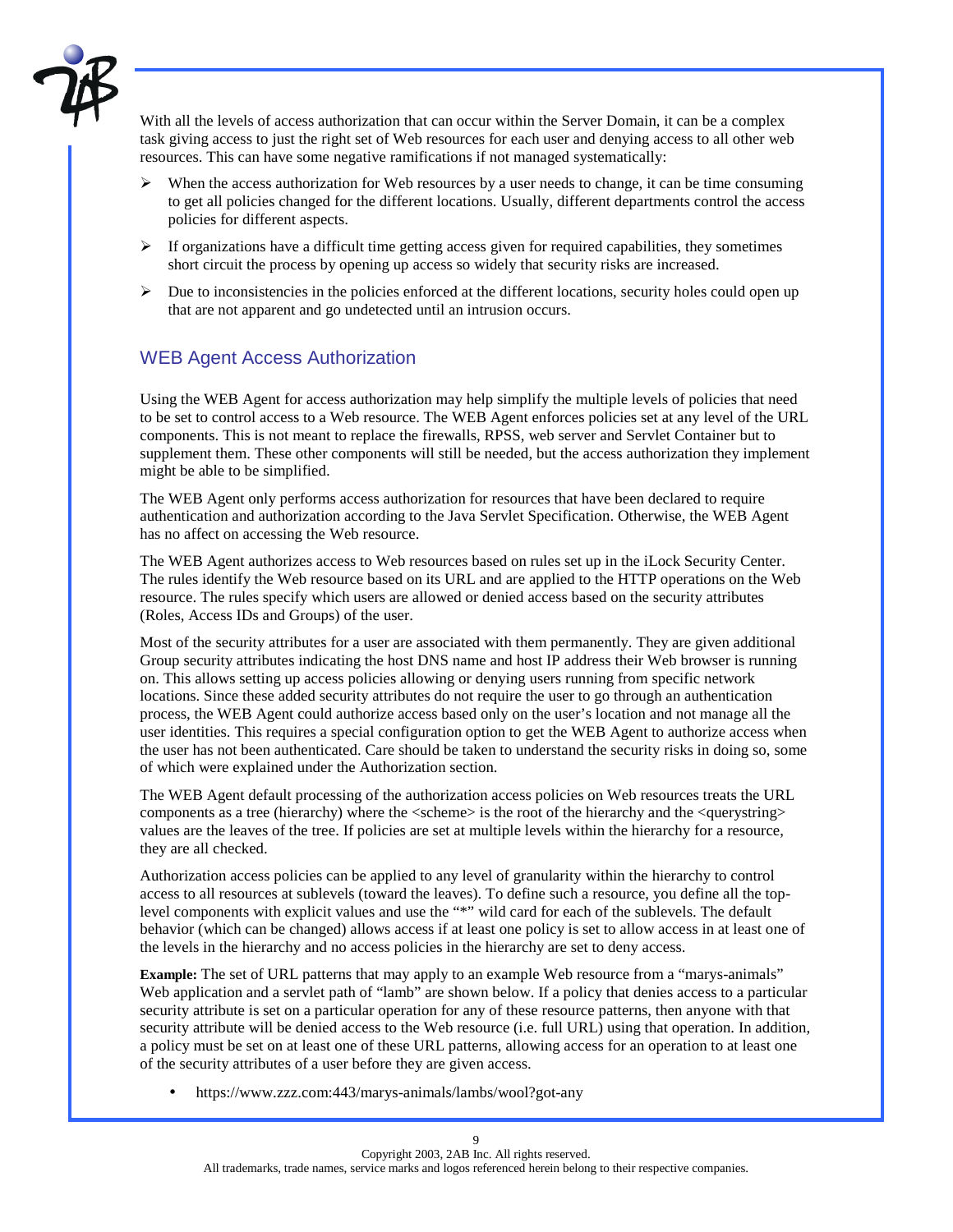

- https://www.zzz.com:443/marys-animals/lambs/wool?\*
- https://www.zzz.com:443/marys-animals/lambs\*?\*
- https://www.zzz.com:443/marys-animals\*\*?\*
- https://www.zzz.com:443\*\*\*?\*
- https://www.zzz.com:\*\*\*\*?\*
- https://\*:\*\*\*\*?\*
- \*://\*:\*\*\*\*?\*

**Example:** To control access to all resources on a host named "frank.2ab.com," the following resources would be defined and appropriate policies attached to them. These apply for all ports and all Web applications and all static Web resources.

- http://frank.2ab.com:\*\*\*\*?\*
- https://frank.2ab.com:\*\*\*\*?\*

**Example:** To allow access to all resources by anyone that has been authenticated, define the following root resource (with all wild cards) and attach a policy that allows everyone. The default behavior of the WEB Agent only does access authorization once a user has been authenticated.

• \*://\*:\*\*\*\*?\*

**Example:** To deny access to a resource that is not using SSL (i.e. HTTPS), define the following resource and attach a policy that denies everyone. This only denies http from being used. It does not allow anything. At least one URL pattern applying to a web resource (e.g. for https) will need a policy that allows access before it can be accessed.

• http://\*:\*\*\*\*?\*

**Example:** To only allow access to the **book-review** Web application on "frank.2ab.com," using HTTPS (and default port of 443) by a group called *authors*, define the following web resource. Create a policy that only allows the *authors* group to access it and apply the policy to the following resource.

• https:frank.2ab.com:443/book-review\*\*?\*

### *Auditing*

Auditing, as it relates to security, is the process of collecting potentially significant information about security events related to an information resource that can be used to detect or investigate security violations. The information collected is recorded and analyzed for relevant security ramifications.

The first requirement of auditing is collecting the information related to important events as they occur. If a security intrusion is detected, it is important that certain information be available to investigate the trail to determine who the intruder is and how they got in so it can be prevented in the future. Audit records may be needed to:

- $\triangleright$  alert administrators about suspicious activity.
- $\triangleright$  assist in investigating a security event.
- $\triangleright$  determine the extent and seriousness of an intruder's activity.
- $\triangleright$  help to recover your systems that were affected from an intrusion.
- $\triangleright$  provide critical information needed for legal purposes.

Auditing is necessary to ensure that users are accountable for their security-related actions. This can only be done if users have unique identities that are associated with the audit records of events they are responsible for. For this reason, auditing is dependent on properly authenticating users.